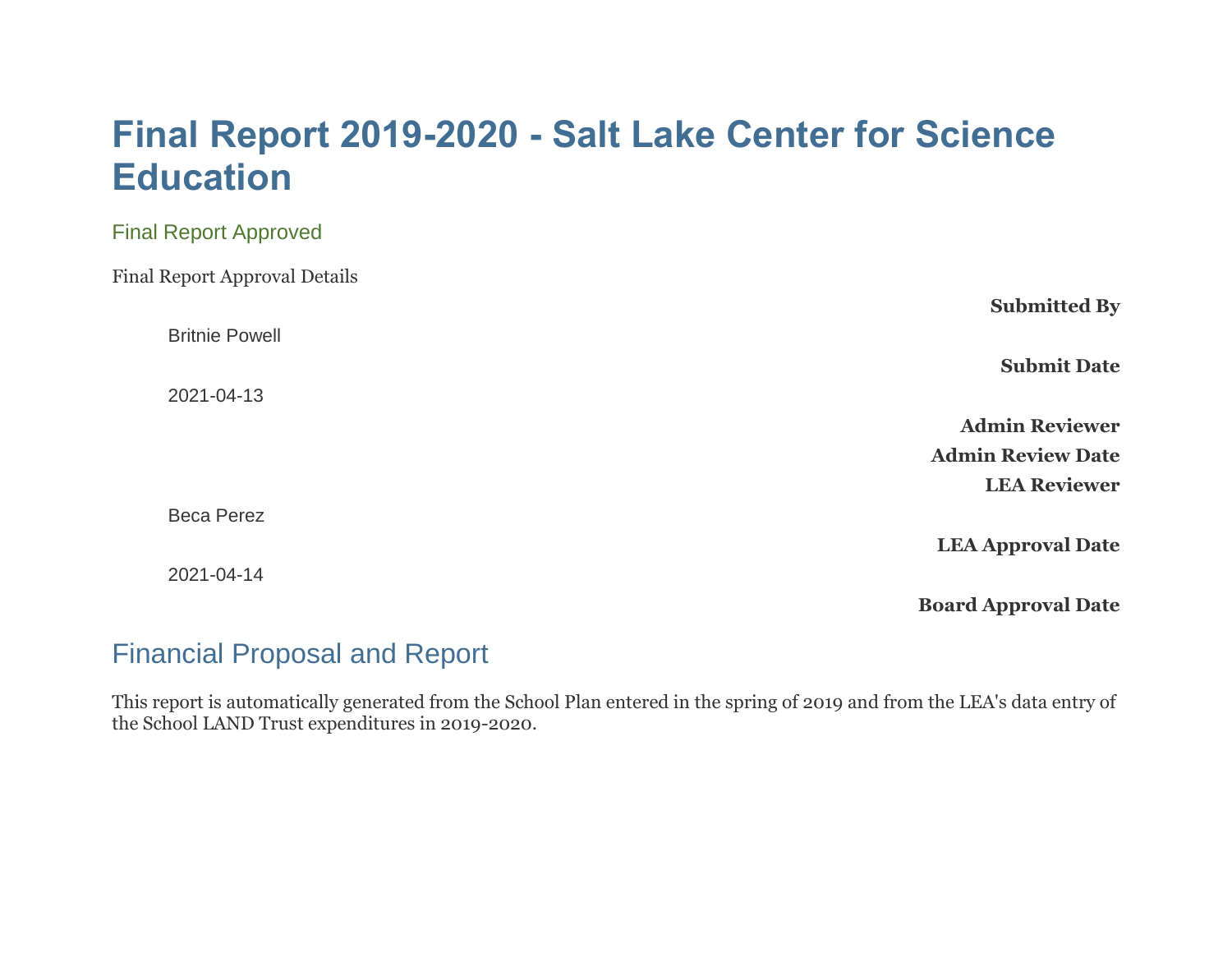| <b>Description</b>                                                            | <b>Planned Expenditures</b><br>(entered by the school) | <b>Actual Expenditures</b><br>(entered by the LEA) |  |
|-------------------------------------------------------------------------------|--------------------------------------------------------|----------------------------------------------------|--|
| Remaining Funds (Carry-Over to 2020-2021)                                     |                                                        | \$9,800.87                                         |  |
| Carry-Over from 2018-2019                                                     | \$0                                                    | \$4,165                                            |  |
| Distribution for 2019-2020                                                    | \$47,114                                               | \$48,383                                           |  |
| Total Available for Expenditure in 2019-2020                                  | \$47,114                                               | \$52,548                                           |  |
| <b>Salaries and Benefits</b>                                                  | \$47,114                                               | \$39,413.31                                        |  |
| Software                                                                      | \$0                                                    | \$38.4                                             |  |
| <b>General Supplies</b>                                                       | \$0                                                    | \$3,295.42                                         |  |
| <b>USBE Administrative Adjustment - Scroll to the bottom to see Comments.</b> |                                                        | \$0                                                |  |
| <b>Total Expenditures</b>                                                     | \$47,114                                               | \$42,747.13                                        |  |

#### Goal #1close State Goalclose

By June of 2020, Salt Lake Center for Science Education will increase reading proficiency by 3% as measured by RI for 7th-9th grade students with an emphasis on students reading below grade level.

| <b>Academic Areaclose</b> |  |
|---------------------------|--|
| English/Language Arts     |  |
| Measurementsclose         |  |

# **Measurements**

**This is the measurement identified in the plan to determine if the goal was reached.**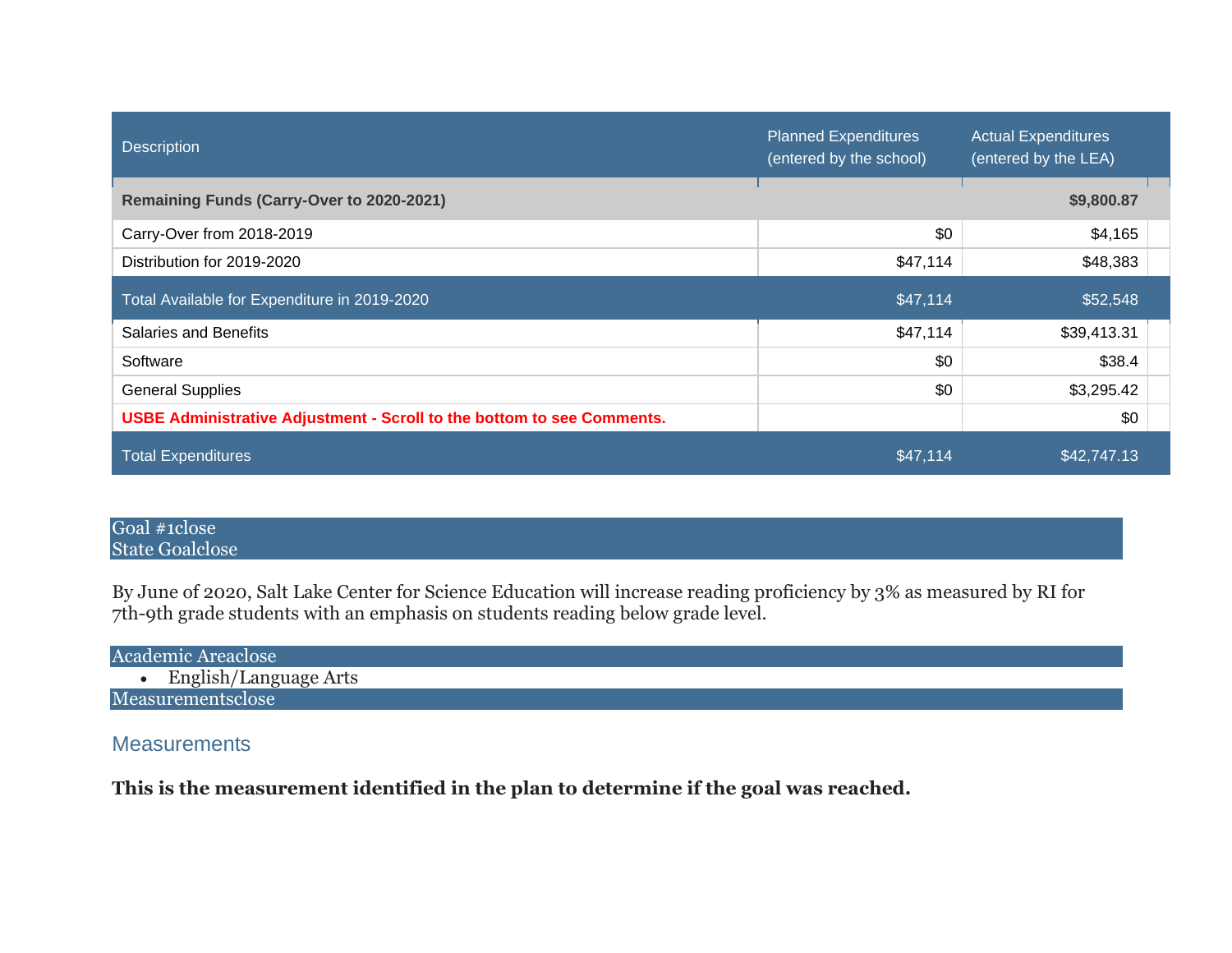ELA RISE and other reading assessments (BRI (Basic Reading Inventory) and HMH Reading Inventory (Scholastic Reading Inventory, SRI) will be used to determine which students will be assigned reading intervention and placed in reading classes. Students will be closely monitored throughout the school year in their reading classes.

Data will be assembled at the end of the 2019-2020 school year to evaluate individual progress as well as the overall effectiveness of the program. Data related to reading level will be correlated with grades and RISE data to determine if reading increases are resulting in better academic performance.

Reading assessments will be done in the fall, winter, and spring to show progress.

#### **Please show the before and after measurements and how academic performance was improved.**



#### Action Stepsclose

#### **This is the Action Plan Steps identified in the plan to reach the goal.**

The funds will be used to pay a reading teacher trained in reading interventions to work with students that are not reading on grade level in targeted reading classes throughout the year.

Students will be identified at the end of 2018-2019 school year. Students new to the school in fall of 2019 will be tested in August to determine if they need interventions. They will be placed in appropriate reading classes, based on grade level.

Student progress will be monitored in fall, winter, and spring using the BRI and HMH RI (SRI).

Data related to reading level will be correlated with grades and RISE data to determine if reading increases are resulting in better academic performance.

#### **Please explain how the action plan was implemented to reach this goal.**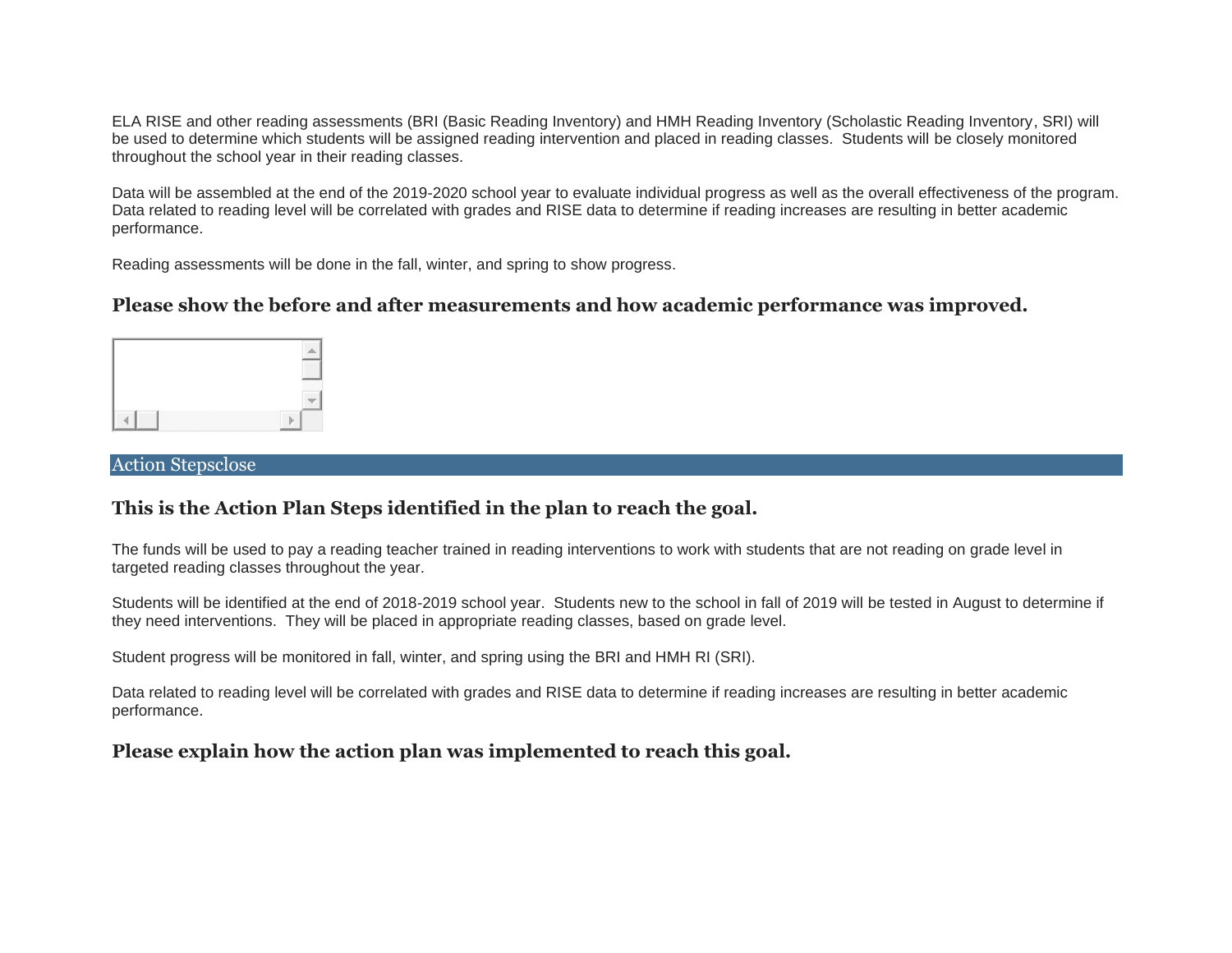

#### Digital Citizenship/Safety Principles Componentclose

No

# **Expenditures**

| Category                                                                        | <b>Estimated Cost</b> |
|---------------------------------------------------------------------------------|-----------------------|
| Total:                                                                          | \$47,114              |
| Salaries and Benefits (teachers, aides, specialists, productivity, substitutes) | \$47,114              |

## Actual Carry-over

In the Financial Proposal and Report, there is a carry - over of \$9800.87 to the 2020 - 2021 school year. This is 20 % of the distribution received in 2019 - 2020 of \$48383.Please describe the reason for a carry-over of more than 10 % of the distribution

Due to COVID-19 we were unable to complete purchases and distributions of materials for the last several months of the school year which resulted in additional carry-over. In fall of 2020, the required materials were purchased and distributed. Carry-over is now within acceptable limits.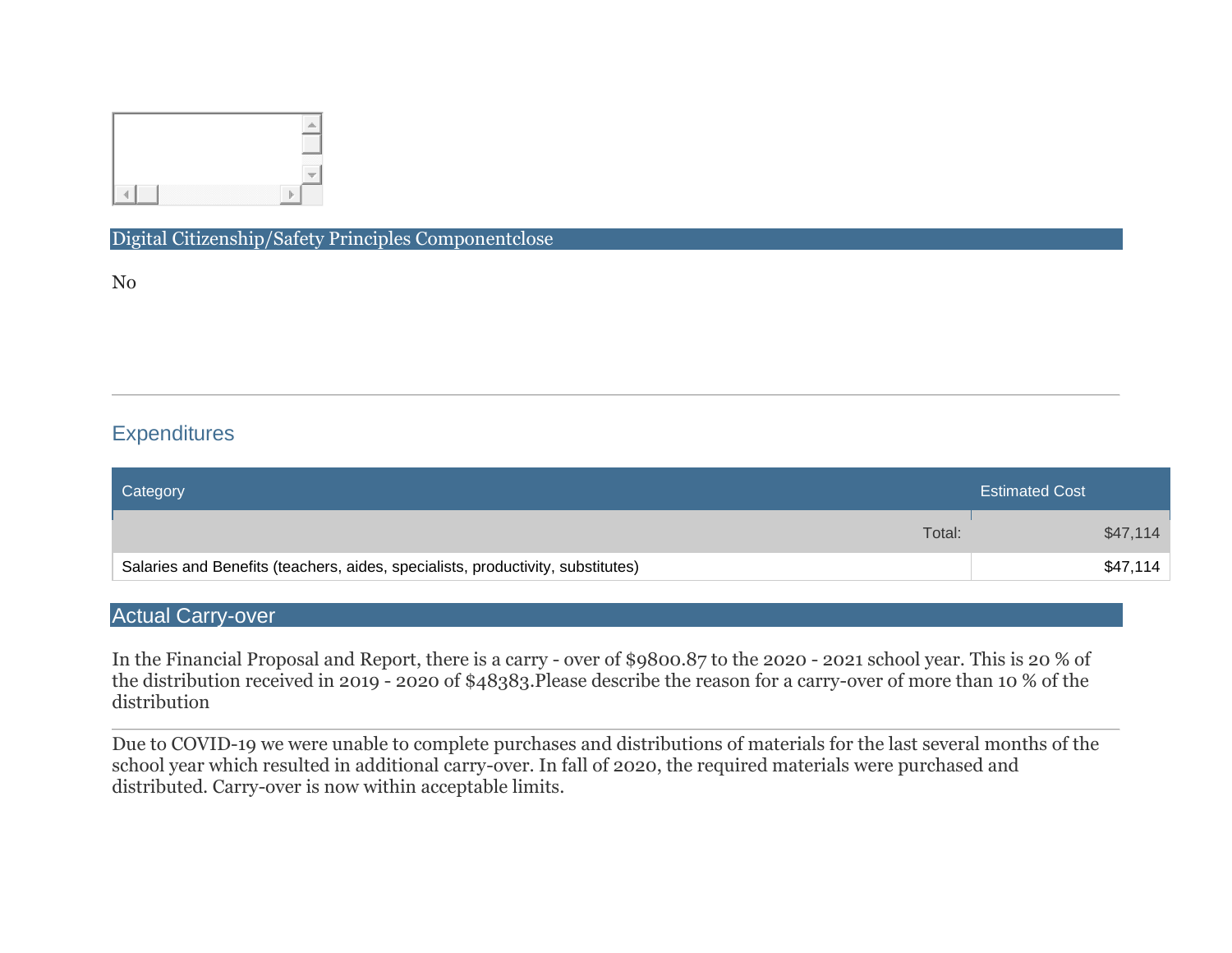## Funding Changes

#### **The school plan describes how additional funds exceeding the estimated distribution would be spent. This is the description.**

The money will be used to purchase needed reading materials and replacement of current reading materials for middle and high school.

**Description of how any additional funds exceeding the estimated distribution were actually spent.** We were unable to complete purchases and distributions of needed reading materials by the end of the 2019-2020 school year. These funds were spent correctly fall of 2020 to purchase needed reading materials.

### **Publicity**

### **The following items are the proposed methods of how the Plan would be publicized to the community:**

- Letters to policy makers and/or administrators of trust lands and trust funds.
- School newsletter
- School website

# **The school plan was actually publicized to the community in the following way(s):**

- П Letters to policy makers and/or administrators of trust lands and trust funds.
- $\Box$ Other: Please explain.
- $\Box$ School assembly
- П School marquee
- $\Box$ School newsletter
- П School website
- П Sticker and stamps that identify purchases made with School LAND Trust funds.

# Council Plan Approvals